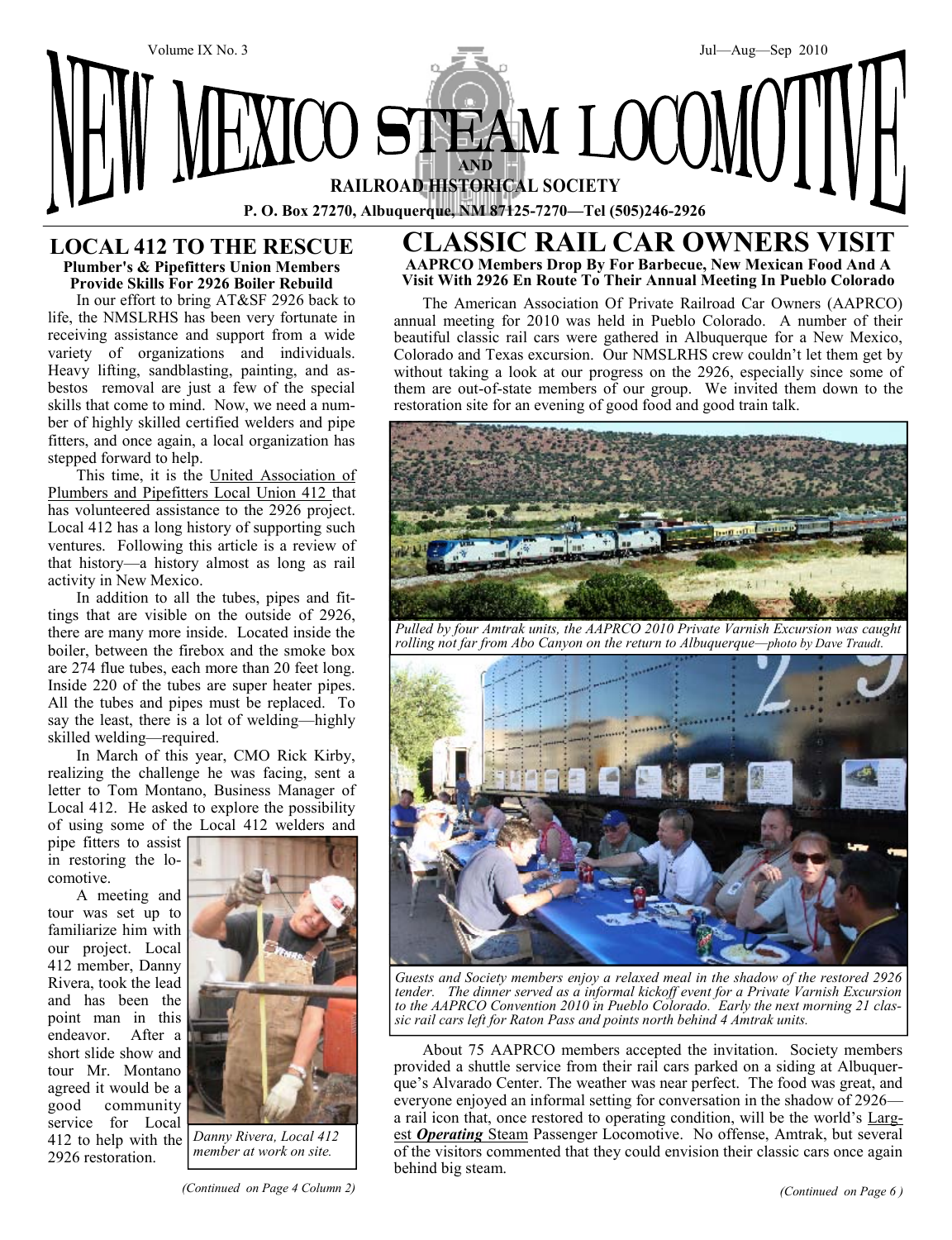| This newsletter is published quarterly by the<br>New Mexico Steam Locomotive and Railroad |
|-------------------------------------------------------------------------------------------|
| Historical Society, a Non-Profit Corporation.                                             |
| President _______ Michael F. Hartshorne                                                   |
| Vice President ________________Dave Traudt                                                |
| Secretary————————————————Gail Kirby                                                       |
| Chief Mechanical Officer <sub>—</sub> Rick Kirby                                          |
| Chief Safety Officer<br><u>Lon Spargo</u>                                                 |
| Newsletter Editor <sub>———</sub> Doyle L. Caton                                           |
| WebMaster Marlin Allison                                                                  |
| MAIL ADDRESS: NMSL&RHS<br>P.O. BOX 27270                                                  |
| Albuquerque, NM 87125-7270<br>web: www.nmslrhs.org<br>Tel: (505)246-2926                  |

# **OPEN HOUSE 2010 October 2 Open House One of Best Yet**

The weather was great, the hot dogs were good, music was fine, and everyone had a good time at the 2010 Open House. Most agreed that it was one of our best. The following pictures summarize a great event at 2926.



*An interesting train project, good weather, plenty of shade, good music: It doesn't get much better for 2926 Open House rail fans.*



*While the big boys study the full size 2926, these guys have found one just their size in Jon Spargo's operating model of 2926—and it is pulling a train.*



*After hot dogs and soft drinks, Open House visitors settle in to listen as the Territorial Band prepares to add music to an already good day at 2926.*

# **BANGING ON A 2900**

Jonathan C. Spargo - by Mike Hartshorne

*Friday, December 19th, 1941, was a red letter day for the Spargo family of Morristown, New Jersey. That was the date Jonathan Charles Spargo, a New Jersey war baby, was born at Morristown's All Souls Hospital. The Spargo family had just gained a son. Ultimately, New Mexico gained another resident, and NMSLRHS gained a Safety Officer. In the following, NMSLRHS President Mike Hartshorne provides more details.*

Jon Spargo grew up on a diary farm in Mount Fern, New Jersey, 45 miles west of New York City. The farm was owned by his uncle and run by his dad.

Jon's dad was a scientific farmer. He was educated in animal husbandry and agronomy at Rutgers State University. That background led to his becoming involved in the first artificial breeder's cooperative in the US.

Jon's birthday was celebrated each year when his dad got a man to milk the cows and took a Saturday off. They would ride the Delaware, Lackawanna and Western Railroad (Delay, Linger, and Wait) electric from Dover to Hoboken NJ and thence through Hudson Tube to New York for a day-long outing.

Those annual visits to the 'Big Apple' included the American Museum of Natural History and Hayden Planetarium, the Rockefeller Center to see the Christmas lights, The A.C. Gilbert Hall of Science (of American Flyer, Erector and Science toy fame) and the Lionel Showroom.

For young Jon, there was also a world of rail activity much closer to the farm than New York City. That was the existence of the New Jersey Central RR yards at Raritan, near Somerville where Jon's parents often went to shop.

In addition to all of the rail and museum activity, one Christmas Jon got a 3" reflecting telescope. With such exposure to science and railroads, it is no wonder that Astronomy and Trains took over his brain at a young age.

The Raritan rail yards saw Jon and his dad repeatedly during the last days of steam. He was in and out of cabs of operating locomotives and sheepishly admits to getting a ride through the yards one day on a locomotive's pilot.



*Future Safety Officer contemplates a ride on the pilot of one of New Jersey Centrals steam locomotives. "H-m-m-m, if no one is watching, I could hop a ride on this one."*

Jon's first job in safety was assisting a grade crossing guard in Somerville. When his mom took him on shopping trips he was pressed into service with his own sawed off STOP sign keeping motorists at bay when trains approached.



*Assistant crossing guard Spargo at work.*

By the time his  $8<sup>th</sup>$  grade education was finished suburbia was making inroads into the Garden State. The family moved to upstate New York where they had a 300 acre dairy farm. With 60 milking cows, 17,000 bales of alfalfa each summer and a busy breeding program Jon's dad never stopped working. Jon doesn't say it but my guess is that Jon had a pile of his own chores.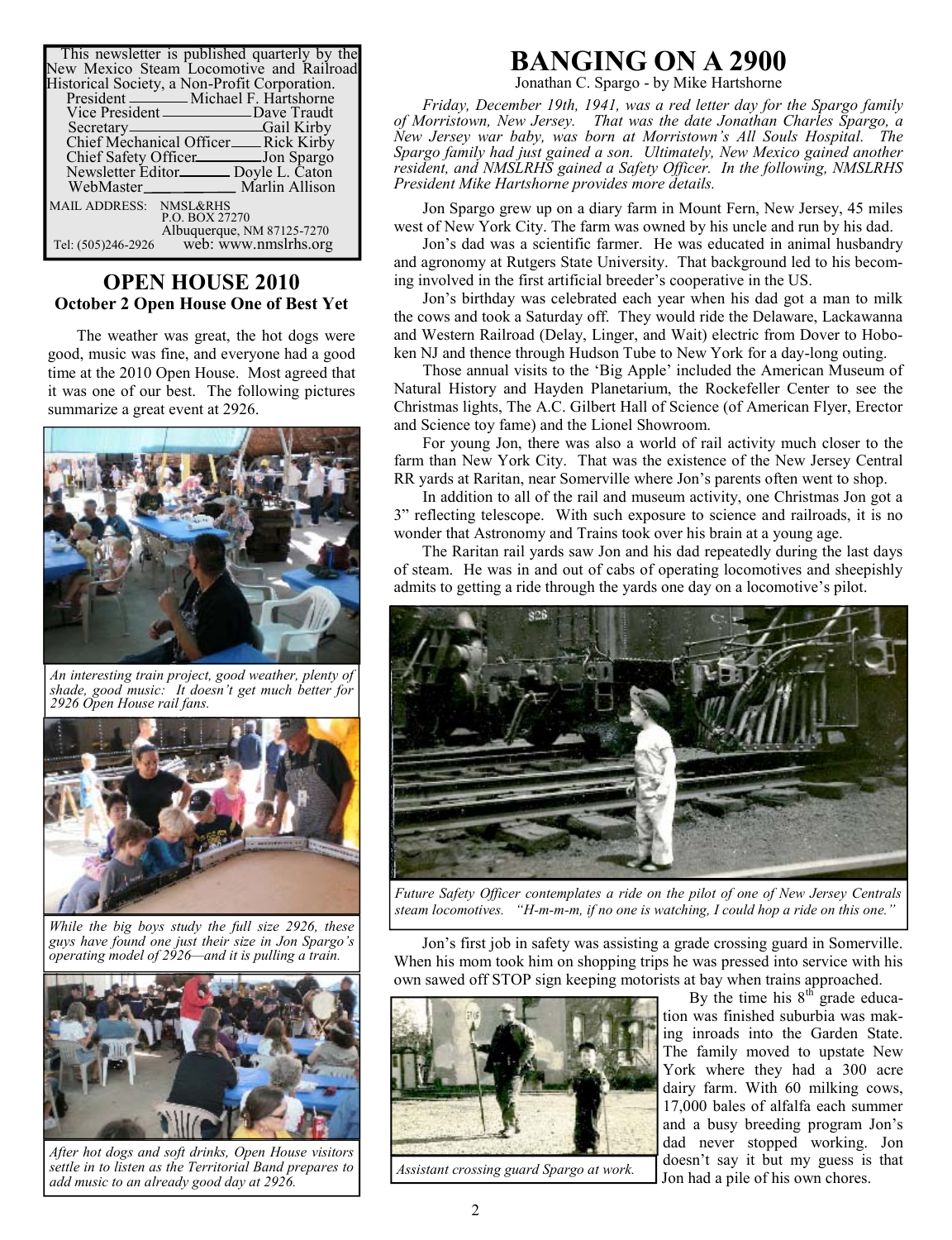Jon graduated with a high school class of 19 kids from the Springfield Central School. The school had a total of 115 students, including junior high.

Seeking his own way in the world Jon spent some college time in New Jersey at Rutgers. Then he attended a liberal arts school, Salem College, in West Virginia.

From Salem, Jon joned the United States Air Force (USAF) in May of 1963. He was then off to Lackland Air Force Base (AFB) for basic training. Following basic training he went to Chanute AFB in Illinois for training as an electronics technician.

He was then assigned to Kincheloe AFB, Michigan. Originally named Kinross AFB, Kincheloe was a cold war era USAF Strategic Air Command (SAC) base. Built in the Upper Peninsula of Michigan during 1943, the base was in service until 1977.

Jon's job in the cold war was to have a Mach 3.5 BOMARC B surface to air missile with a 10kt warhead ready to shoot down a whole formation of Soviet bombers on their way over the pole to the US and Canada. Jon worked with some pretty sophisticated electronics.

During his USAF tour of duty, Jon's dad sent him an inspiring copy of Intelligent Life in the Universe by another Hayden Planetarium visitor, Carl Sagan, and I. S. Shklovskii. He also sent him a copy of a New York Times business section advertising for engineers to design antennas for the National *USAF Bomarc launch:* Radio Astronomy Observatory (NRAO).

The NRAO electronics looked to Jon like civilian versions of the ones he was using for the Air Force. He applied for a job and was offered the telescope operator's position he would take upon leaving the Air Force in May of 1967. That would put him to work for eight years in Green Bank, West Virginia.

So was Jon a quiet USAF techno-geek all that time?

Turns out probably not. He doesn't say much about airmen carousing in Canada or Sault Ste. Marie. What is really important is that a young girl from Nicaragua, Dora, had been in the States since 1962 living with a Niagara Falls family. Jon's boss, a Sergeant was friends with that family.

With the legendary efficiency of military matchmaking Jon never had a chance. He thought the whole thing was his idea when he invited himself to the Sergeant's home for dinner to meet Dora. They corresponded for a year. He made phone calls and got "stinky" perfumed letters his military buddies chided him about. With a good civilian job in hand Jon proposed on schedule 8 months after they met.

In 1975, NRAO moved Jon and his family to New Mexico where the NRAO's Very Large Array (VLA) was going up. Testing and assembling new



*Jon Spargo, Safety Officer, Astronomer, And Lifelong Rail Fan: Yep, the line at the bottom of the antenna in the left image is a rail line—actually double tracks that are used to move the giant antennas. Jon still combines both childhood hobbies.*

telescopes gradually gave way to observing with the 27 telescope facility when it was commissioned in 1980.

Jon found himself establishing a computerized maintenance management system, working on weather systems to correct the aim of the telescopes and finally writing Operations Procedures manuals. That latter job looked a lot like safety rules to his boss and before long Jon was the Safety Officer for the VLA. He was thus firmly imbedded in an environment of cutting edge astronomical research.

It was an environment that included an element of Jon's other childhood interest railroads. The enormous antennas of the VLA were moved about the site on railroad tracks. Astronomy and trains still occupied his brain.

One Christmas, one of Jon's sons surprised him with a Lionel model train. He had been listening to Jon's lament about his cheap childhood MARX model trains. (Lionel of course would have been better but MARX was what his parents could afford at the time.)

That rekindled his toy train hobby which compounded itself as any good hobby will over the years. Jon now has a pretty well developed case of it and is a member in good standing in the Toy Train Operating Society (TTOS). See the lead article in Vol. 45, No.3 May/June 2010 The TTOS Bulletin. Or you might sweet talk Jon for a private tour of his layout.

As good as the TTOS and the VLA Safety Officer's job could be that was not enough for Jon. Through the Harvey House in Belen Jon found out about the NMSL&RHS during its formative days. He liked the idea of a "12 inches to the foot" 4-8-4 running in New Mexico. He put two and two together and decided he would offer his services as (what else) the Safety Officer. His offer was accepted. He developed a very professional safety program, and began the regular trip to Albuquerque for Saturday work sessions.

Finally, Jon retired after 38 years with NRAO. He is now free to spend a bit more time with his train hobbies. In fact, he can be seen down at the 2926 restoration site on most Wednesday work sessions as well as Saturday.

Dora is in the game, too. She sewed the society's flag and keeps Jon freed up from honey-dos on most Wednesdays and Saturdays so he can be at work sessions. They make a great team. The Society and 2926 benefit from that teamwork.

His retirement from NRAO did not mean that Jon was giving up one of his hobbies. He still gives a great tour of the VLA. He is also involved in astronomical activities at New Mexico Tech. As the designer of Tech's Campus Observatory, he is knee deep in Tech's Star Parties at the observatory—and still serves as a tough Safety Officer at the 2926 site.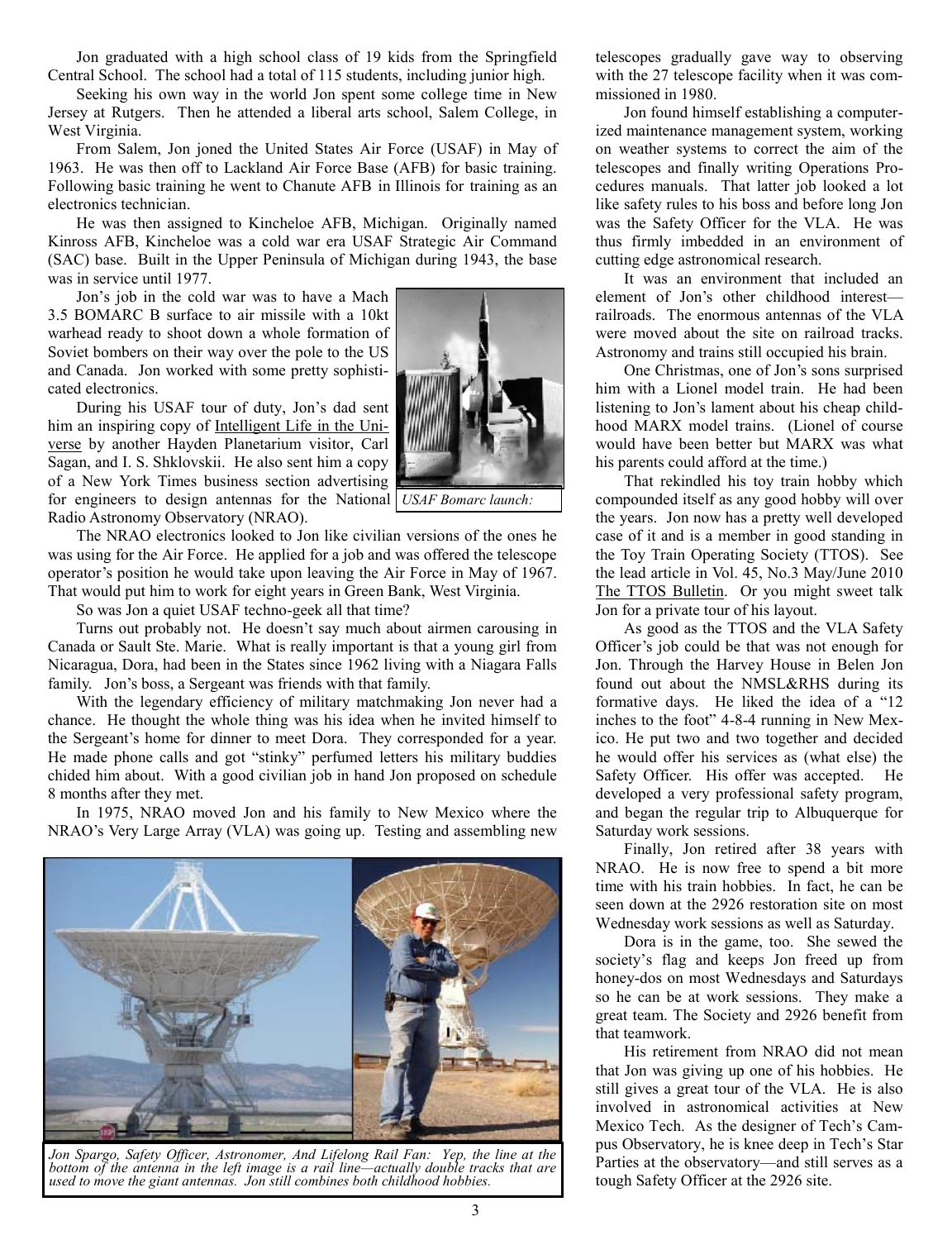### **ASME AND ALEGRIA VISIT 2926** *(Continued From Page 1)* **Two Groups Receive Tour Of Site And Briefing On NMSLRHS Goals**

Members of the NMSLRHS have connections with virtually every organization and interest group around That was never demonstrated more clearly than a recent Saturday when a local chapter of the American Society Of Mechanical Engineers (ASME), and a group from Del Alegria, a Bernalillo retirement community dropped by for a visit.

 John Anderson invited members of the ASME. About 40, including a few family members showed up. The visitors from Del Alegria were invited by Randy McEntyre.



*Visiting rail fans are briefed before a tour of the 2926 restoration site. A local chapter of the ASME, and a group from Del Alegria retirement community in Bernalillo came by for a look at the 2926 project.*

Since both groups came by on a work day, there was some concern that such a large crowd on a work day might present a logistical problem. Anderson, John Taylor, and Steve Bradford handled the situation very well with little disruption of a busy work session in progress.

The entire crowd of visitors was divided into two equal size groups. One group was assigned to Steve Bradford for a walking tour of the restoration site.



*Steve Bradford briefs visitors on 2926 and the restoration. His backdrop is the firebox and boiler showing dozens of rusty soon-to-replaced stay bolts.*

While Steve's tour was in progress, John gathered the other group for a briefing on our future plans and goals. The process was then reversed. Both groups were pleased with tour, and impressed with the way it was conducted on a busy work day without missing a beat.

A number of Local 412 members responded immediately. As of this writing eighteen 412 members have joined the effort, taken our site safety class, and now show up for regular work sessions. Their involvement will greatly accelerate the restoration of 2926.

To learn more about our newest helpers from Local 412, check the following historical overview. It reveals a long record of hard work and community interest, and a commitment to continue that activity into the Local's next hundred years. Their work on 2926 just the first of many 21st century Local 412 projects that will benefit Albuquerque and the State of New Mexico.

#### **About Our Newest Supporting Organization**

This year, Local 412 celebrated the 100th anniversary of its creation. The following historical excerpts were extracted from materials produced as a part of that centennial celebration.

# \* \* \* \* \*

## **Local 412 Recap**

#### *A Bit of History*

Looking back at the last 100 years of the United Association of Plumbers and Pipefitters, Local Union No. 412's history, we can understand and appreciate that Local Union 412 has made enormous progress throughout the years.

The Local's history started a century ago in the Territory of New Mexico. Statehood was still in the future. The New Mexico Constitution was being drafted in preparation for statehood. At the time, ten plumbers and steamfitters had the foresight to realize the importance of brotherhood in uniting workers.

They submitted a charter that was approved and signed March 19, 1910.

That was two years before the territory of New Mexico was admitted as the  $47<sup>th</sup>$  state in the Union on January 6, 1912. After statehood, Local 412 continued to grow as the State of New Mexico's population grew—and the demand for services provided by members of Local 412 increased.

World War II brought a rapid increase in demand for conventional, as well as new, complicated and esoteric applications related to the field of plumbing and pipefitting. Much of that work occurred at New Mexico's high tech laboratories in Los Alamos and Albuquerque. Those facilities (Los Alamos Labs and Sandia Labs) along with White Sands Missile Range were established to meet the nuclear research needs of the Manhattan Project and subsequent defense weapons development.

Having continued to grow during the war effort, Local 412 moved into a new location in 1947. The new quarters were located at 415 West McKinley Avenue in Albuquerque. In a Western Union telegram Local 412 was awarded jurisdiction over the entire state of New Mexico at the rate of pay of \$4.85 per hour plus \$0.13 welfare plus \$0.02 for the apprentice program.

Soon afterward, on November 8, 1949, Los Alamos jurisdiction was granted to Local 412. Sandia National Laboratories, located on Kirtland Air Force Base, in Albuquerque, was awarded jurisdiction to Local 412 in 1959.

With increased jurisdiction, came increased work resulting in increased revenue. In 1959, Local 412 was able to build a new union hall at the present address located at 510 San Pedro Drive Southeast in Albuquerque.

With the onset of the information age and the turn of the century, computers, computerized machinery, fiber optics, communication satellites and internet became a significant part of the economy. Microcomputers were developed and many businesses and industries experienced great change. That was especially true in New Mexico and for Local 412.

Intel Corporation opened a plant in Rio Rancho, New Mexico. In 2002, Intel's Fab 11x, the largest and most advanced semiconductor plant in the world, was built. Local 412 was and still is a key player in the construction of Intel's leading edge facilities.

In 2005, Local 231 of El Paso, Texas merged with . Local 412's jurisdiction increased by eleven counties in Texas, resulting in Local 412's membership to expand all the more.

As New Mexico grew in population Local 412 continued to grow. The members of Local 412 have been responsible many significant work projects including hospitals, high rise buildings, casino's, refineries, mines, national laboratories, schools and universities, movie studios, government facilities and power plants just to name a few."

Over the years, Local 412 has added satellite offices to include Farmington, Las Cruces, Hobbs, New Mexico and El Paso, Texas.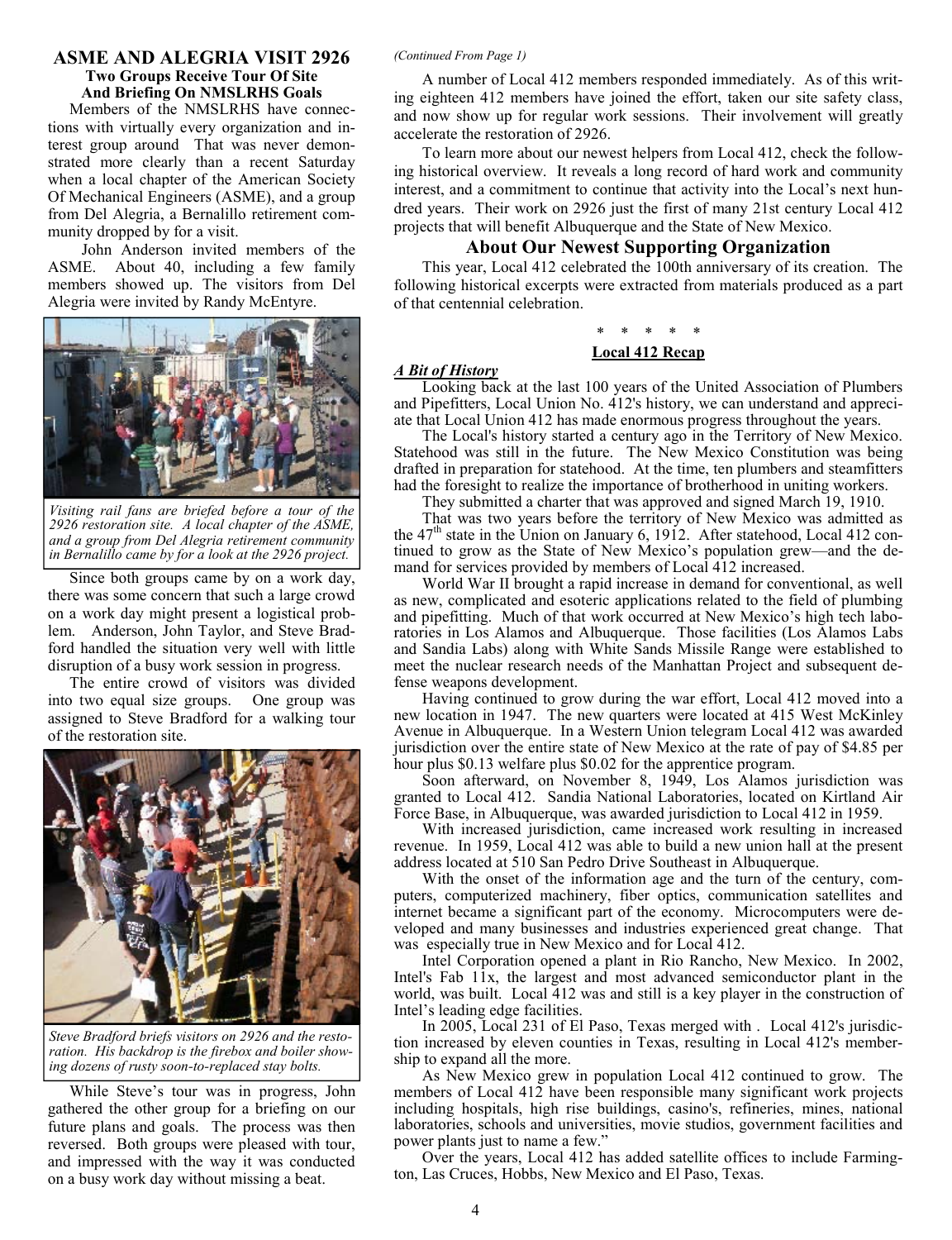The apprenticeship program has grown immensely since inception. It now has a multi-million dollar training facility available to the members. The Local has grown from ten founding fathers to the present total of 1950 members. When you turn on your lights or fire up your furnace this winter, remember these men and women who worked to make it possible these last 100 years. *Celebrating the Present*

Now that we have celebrated our illustrious history, it is time to celebrate the present and look to the future. A part of that future is to help remember some of the State's history that Local 412 has experienced.

A part of that experience may well have involved the pipes and tubing that we will be replacing or repairing. What better way to assist in preserving some of that history than helping the 2926 group restore this magnificent machine.

\* \* \* \* \*



*Gail Kirby (L), and Ken Dusenberry (R) are no strangers to pipe fabrication, but they are about to begin a class in Advanced Fabrication 101 taught by two experts.*

#### **CMO Comment**

We are about to begin re-fabricating the super heater pipe bundles and the re-installation of the boiler side sheet. Local 412's volunteer craftsmen will be invaluable with these projects and various other tasks in the future.

As the pictures here show, the 412 volunteers wasted no time getting started. Some of our long time members have pipefitting experience, but we are not loaded with the expertise needed to continue the job with alacrity. There is a large amount of pipe to restore or fabricate. For our existing crew, it would be a very long and tedious process.



*Hold it steady guys. The bend has to be right here.*

With a lot of highly qualified professionals on board, the work speedsup and there is much we can to learn from them.

Thanks to Local Union 412 and its members for assisting us with our restoration of an important piece of New Mexico's rich railroad history.



*Some of the larger piping on 2926 does not need replacing, but must be repaired. Here Local 412 member Randy "Big Dawg" Aderhold begins work on a very crooked pipe.*

# **A VISIT BY ROYALTY Hatch Chili Queen Visits 2926**

Only the uninitiated, uninformed, just plain ignorant, or those from another planet, question the importance of Hatch Chili to New Mexicans. The only question allowed is: "Red or Green"?

It is no wonder then, that Dr. Mike and the crew gave a hearty welcome to Priscilla Bañeulas, the 2010 Hatch Chile Queen.



*Priscilla Bañeulas, 2010 Hatch Chili Queen with Dr. Mike, NMSLRHS President*

A Hatch-NMSLRHS relationship holds promise of future excitement. Hatch has a rail line, and nice historic rail depot that would be great place to park an excursion train for some of the world's best chili. *Ex fumo ut tractus*

Hatch will also serve as the southern entry point to Spaceport America. That facility, currently under construction will carry paying passengers on suborbital space rides in a couple of years—just over half a century since steam plied the rails through Hatch.